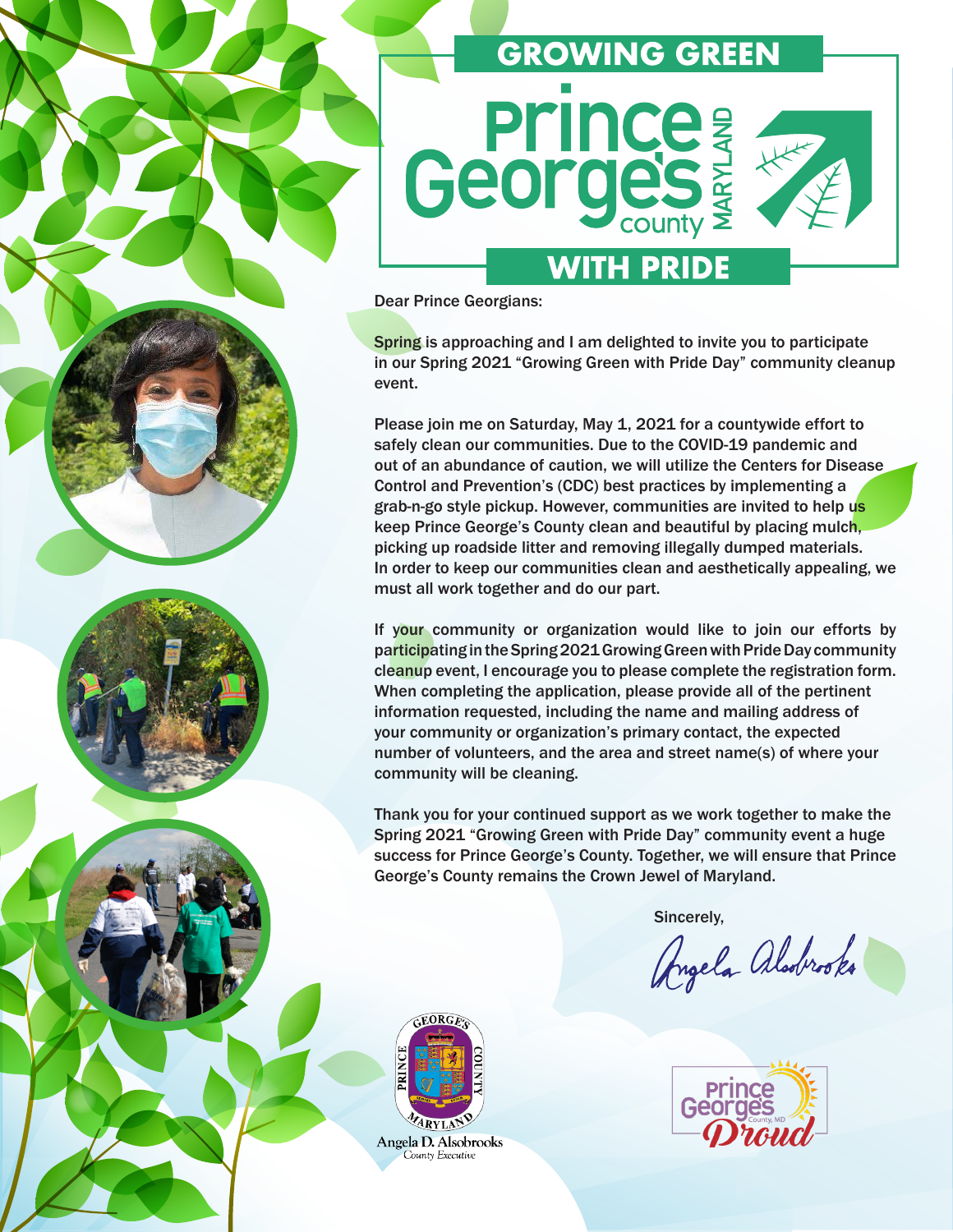

# Registration Application

## General Information *(Required/Please print neatly)*

| <b>E-mail:</b> E-mail: |  |
|------------------------|--|
|                        |  |

#### Who Owns the Site(s)? *(Please check one)*

| County                                                                                                             |
|--------------------------------------------------------------------------------------------------------------------|
| <b>M-NCPPC</b>                                                                                                     |
| <b>State</b>                                                                                                       |
| <b>Public Areas</b>                                                                                                |
| Schools                                                                                                            |
| $\Box$ Other (Please specify): $\Box$                                                                              |
|                                                                                                                    |
| Did you get permission from the property owner or school<br>principal to enhance the site(s)? $\Box$ Yes $\Box$ No |
| From whom did you get permission?                                                                                  |
| Name:                                                                                                              |

| Position: |  |
|-----------|--|
|           |  |
| Phone:    |  |
| E-mail:   |  |

#### Number of Volunteers Involved in Cleanup

Adults: Students:

#### **Supplies**

Your group will be provided with gloves, trash bags, litter grabbers and safety vests. Please leave your filled trash bags along the curbside of the roadways you identify to be cleaned. The Department of Public Works and Transportation will pick up the trash bags.

#### Mulch (6 max)

#### Name of Street(s) to Be Cleaned

Mundred Block of **Constanting Street Block of Allen Constanting Street Block** 

**Example 20 Hundred Block of Example 20 Hundred Block of** 

Hundred Block of **National Act of Act and Act of Act of Act of Act of Act of Act of Act of Act of Act of Act of Act of Act of Act of Act of Act of Act of Act of Act of Act of Act of Act of Act of Act of Act of Act of Act o** 

Hundred Block of **Exercise 2018** 

#### Terms & Conditions

We hereby agree to participate in "Growing Green with Pride" Cleanup Day in Prince George's County on Saturday, May 1, 2021, rain or shine. We understand that this beautification and street litter pickup activity provides an opportunity for community organizations, schools and businesses to partner with Prince George's County Government to celebrate community pride, volunteerism and commitment in our neighborhoods. We understand that the mulch provided by the County must ONLY be installed in public areas. In light of the current pandemic, we understand the need for and agree to practice social distancing and will wear face coverings and gloves while participating in this event.

The completion and signing of this form express our intent to perform under the conditions set forth herein.

Signature

**Organization** 

**Date** 

## E-Mail Application

You may e-mail your application to Tonya Hairston at tyhairston@co.pg.md.us. You will receive an e-mail notification to confirm the receipt of your application. Applications are available at https:// www.princegeorgescountymd.gov/2590/Growing-Green-With-Pride.

## Community Service Hours

Prince George's County Public School students who would like to earn service learning hours by volunteering at the community clean up may request forms from their school's guidance office and have them signed by the cleanup coordinator at their site.

# For questions related to the Clean-Up Program, please contact:

Tonya Hairston 301-499-8641 tyhairston@co.pg.md.us